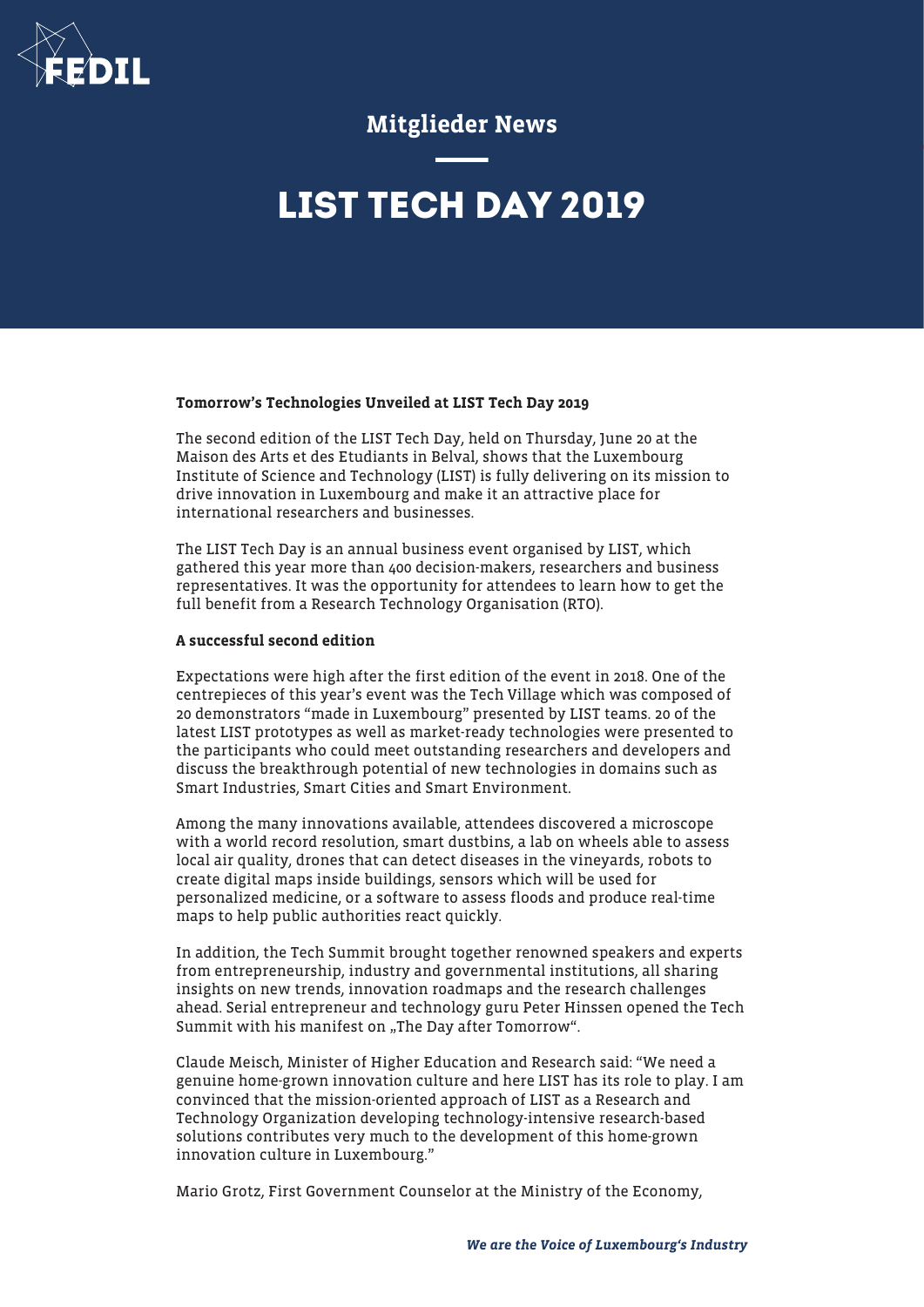closed the event: "Today's event has highlighted a number of projects where LIST works hand in hand with industry to develop new and innovative solutions in areas like Smart City, Smart Environment and Smart Industry. All these projects demonstrate that LIST has perfectly embraced its role as an RTO, acting as the link between academic research and industrial applications."

#### Connecting the dots between research and business

The Tech Day was also the opportunity to announce and celebrate the signature of three new partnership agreements with the private sector. Two of them, signed with Blue Horizon, one of the leading space start-ups in Europe, and Probiotic Group, a company in the field of cleaning and care, will directly contribute to the set-up of the Green Tech Innovation Centre created in the framework of the Institute's activities.

Blue Horizon and LIST committed to co-develop biological components of selfsustainable habitats, creating the necessary conditions for enabling sustainable life in space, e.g. in the framework of long-term missions to space. Together, they will also investigate the application of environmental biotechnologies to improve or restore environmental conditions in challenging environments.

Probiotic Group, as its name suggests, uses probiotics to develop cleaning and care products which are natural and eco-friendly. Probiotics are live microorganisms considered as "good" bacteria that provide health benefits as they improve or restore the gut flora. Probiotic Group will work with the University of Luxembourg (and particularly the Luxembourg Centre for Systems Biomedicine) and LIST to discover, characterize and produce new probiotic strains.

The LIST's Green Tech Innovation Centre will take further shape thanks to these two partnerships. It aims at linking the public and private sectors in order to foster the national circular bioeconomy strategy. Sectors profiting from this Green Tech Centre include construction and industry, renewable energy, organic waste, agriculture, urban farming and food, cosmetics, pharmaceuticals and nutraceuticals, soil remediation and water.

A third partnership agreement was signed during the Tech Day with Polygone, a Luxembourgish company specialized in the field of waste management, the deconstruction process and the setting up of modular and sanitary building solutions. Polygone and LIST agreed to collaborate on developing competencies in the field of smart waste management.

The Tech Day was the opportunity to celebrate these three partnerships but also existing ones such as the collaboration with Goodyear. These partnerships with the private sector confirm the leading role of LIST in building bridges between research and business.

Thomas Kallstenius, LIST CEO, summed up the event: "LIST Tech Day is a great way to connect decision makers and our researchers. It will help leverage our research, technology and innovation assets and contribute to the transformation of Luxembourg into a data-driven, trusted and sustainable economy together with our partners."

Following the success of the LIST Tech Day 2019, the Institute is already looking forward to organising the next edition. In the meantime, the doors of the LIST Technology Showroom are open at the Maison de l'Innovation in Belval for visitors to discover the amazing technologies developed by LIST.

Further information: [Full program of the Tech Day](https://www.list.lu/en/media-centre/past-events/past-event/?tx_listevent_pi2%5Bsitec%5D=741&cHash=1421de87d500555bed4021b6af264985)